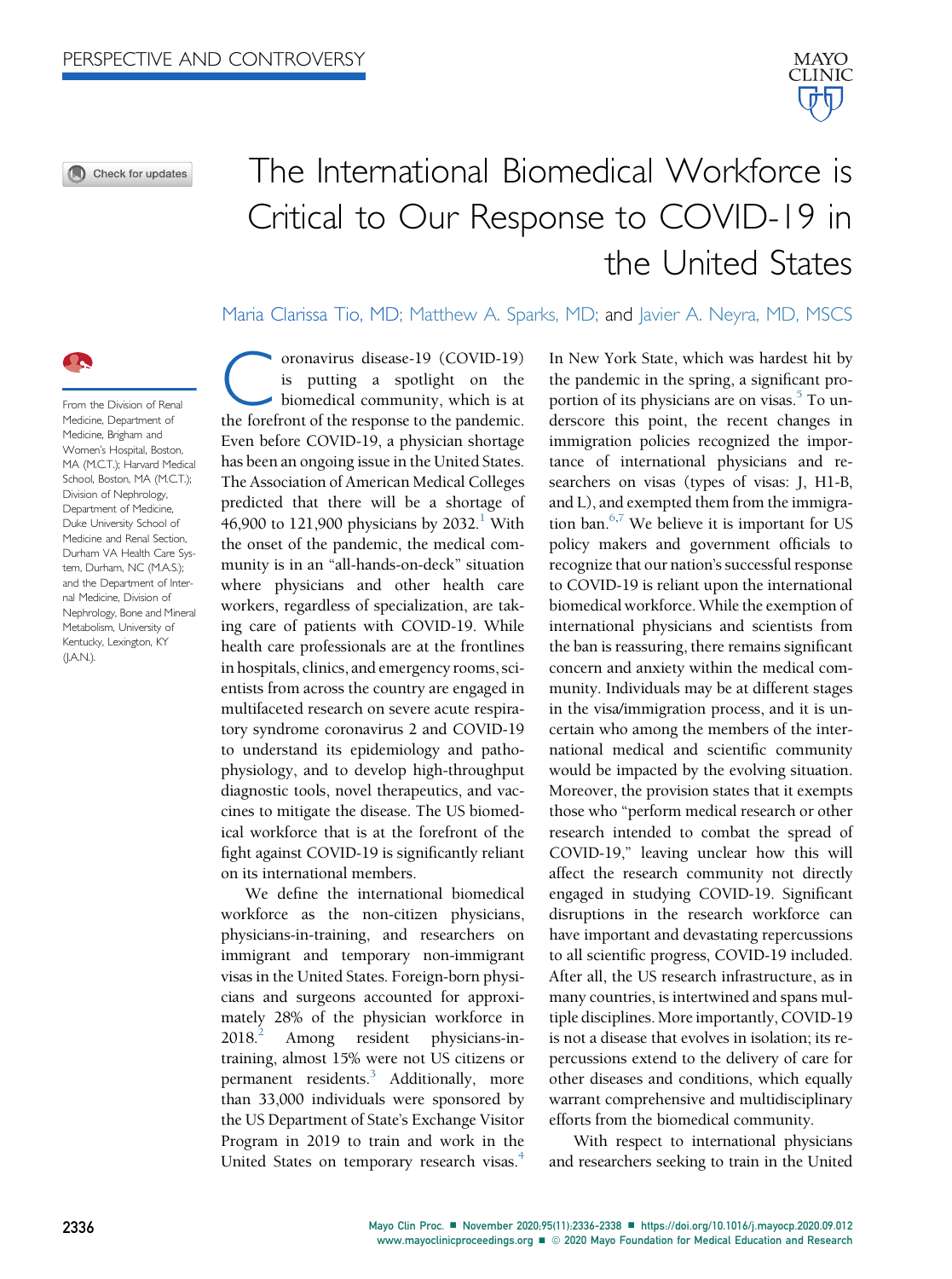States, applying for visas is a complex, multistep process, and is dependent on the efforts of sponsors, institutions, and governments. For physicians-in-training, especially, there is significant back-and-forth of documents among the visa applicant's home institution, training institution, state licensing board, and the Educational Commission for Foreign Medical Graduates, such that timely processing and release of documents is vital. J-1 alien physician visa applicants must also secure a Statement of Need from their home governments, and the level of difficulty to obtain this document varies among countries. Once the approval is obtained by the US State Department and the documents received by the applicant, only then can one schedule an interview in the US embassy or consulate. Each step of this process for our colleagues on J-1 or H1-B visas has the potential to be negatively affected by indefinite community lockdowns, staffing disruptions, and delays in courier services as results of the pandemic. Thus, the precarious situations of our upcoming international physician workforce may cause disruptions to the frontline efforts to combat COVID-19.

International physicians and researchers who are actively working in the United States also face uncertainties. Visa extensions, visa renewals, and permanent resident applications are step-wise complex processes that adhere to specific timelines. Hiring freezes for researchers are also occurring in some institutions. Moreover, a significant proportion of the international physician workforce is transitioning from training to practice, an exceedingly complicated process. This includes switching from one visa status to another or to permanent residency to maintain legal status in the United States, both of which are likely affected by the strain of the pandemic on government agencies. It is unclear if the evolving immigration policies would negatively impact individuals in this transition.

In this critical time, international physicians and researchers rely heavily on the support of their sponsoring institutions and advocacies from various organizations. In response to this evolving situation, the National Resident Matching Program continues

to monitor the situation and aims to work with individuals whose visa processing and travel into the United States may be stalled. With the suspension of routine visa processing in US embassies worldwide, the Educational Commission for Foreign Medical Graduates advocated for international physicians to the US State Department, ultimately resuming visa processing for physicians matched to training programs in the United States. Some stringent documentation requirements have also been relaxed. $8$  The Association of American Medical Colleges released a letter to several members of Congress to "maintain the US health and research workforce by extending visas, streamlining approval of new visas and change of status, providing flexibility to sponsors in deploying visa holders where they are needed, expanding Conrad-30, and maintaining work authorization for Deferred Action for Childhood Arrival (DACA) recipients."<sup>[9](#page-2-8)</sup> We strongly encourage societies of various medical specialties to advocate for international physicians and researchers who are all contributing significantly to address this public health emergency.

## **CONCLUSION**

The rippling effects of the COVID-19 pandemic extend beyond their devastating health and socio-economic impacts. Consequent effects on evolving travel restrictions, visa sponsorships, and immigration policies can potentially add more strain to the already overburdened biomedical workforce. Since the current complexity of the immigration process is now superimposed upon a global pandemic, it is of utmost importance to ensure our international biomedical workforce is preserved. The US biomedical infrastructure is dependent upon this diverse group of individuals. We thus call into action the entire medical and scientific community to advocate and protect this vulnerable and vital sector of the US health care workforce.

### ACKNOWLEDGMENTS

The authors thank Zachary Kribs (Government Affairs Specialist), Ryan Murray (Research Advocacy Specialist), Dr Lilia Cervantes